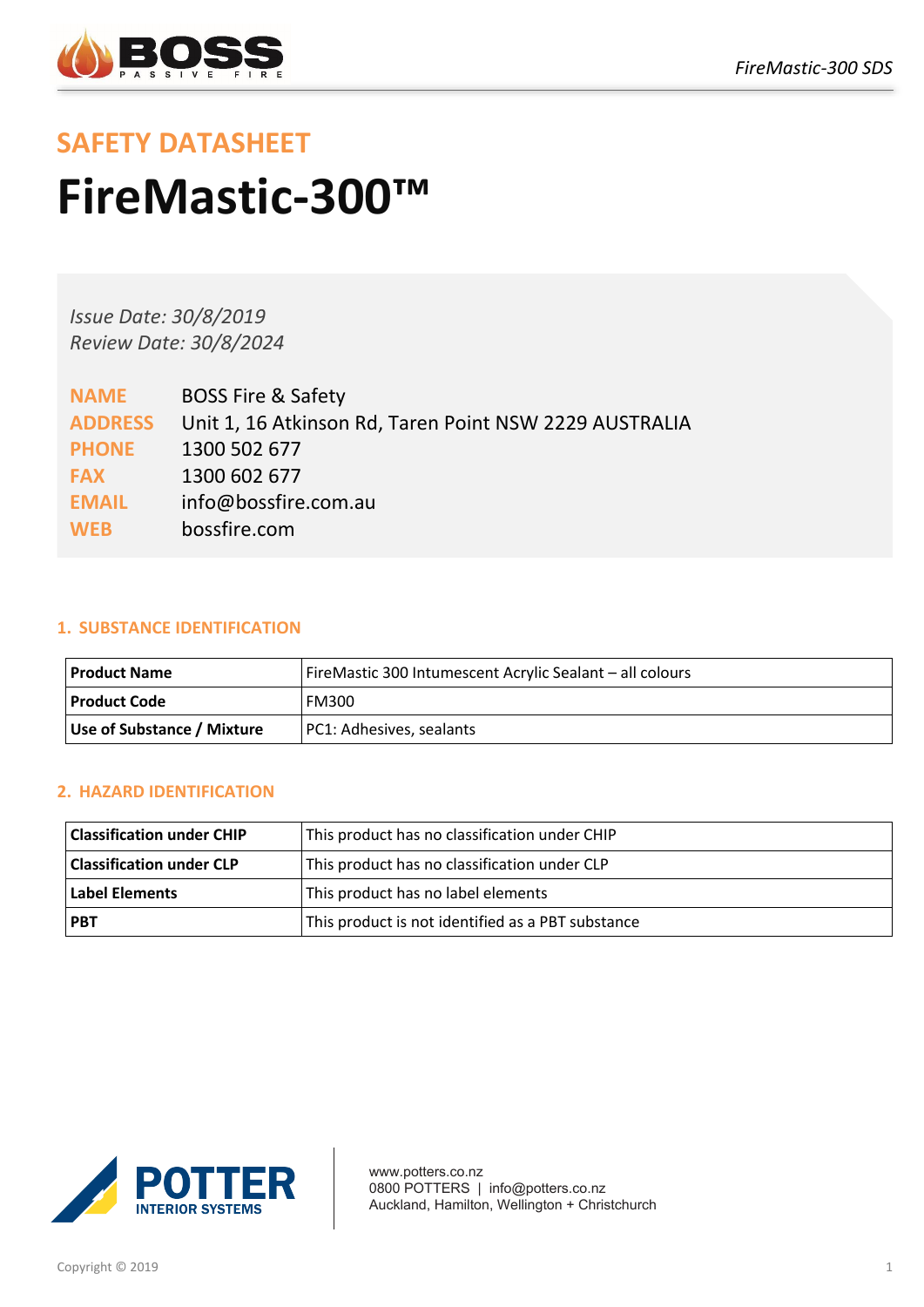

#### **3. COMPOSITION/INFORMATION ON INGREDIENTS**

#### *Hazardous Ingredients:*

#### LOW BOILING POINT HYDROGEN TREATED NAPHTHA – NAPHTHA (PETROLEUM), HYDRODESULPHURIZED HEAVY

| <b>EINECS</b> | CAS        | <b>CHIP Classification</b> | <b>CLP Classification</b>              | Percent   |
|---------------|------------|----------------------------|----------------------------------------|-----------|
| 265-185-4     | 64742-82-1 | Xn: R65; -: R10; N: R51/53 | Asp. Tox. 1: H304; Flam. Lig. 3: H226; | $1 - 10%$ |
|               |            |                            | Aquatic Chronic 2: H411                |           |

#### *Non-hazardous Ingredients:*

# 2,2,4-TRIMETHYL-1,3-PENTANEDIOL DIISOBUTYRATE **EINECS CAS CHIP Classification CLP Classification Percent** - | 6846-50-0 | - | - | - | - | - | 1 – 10% ACRYSOL TT-615 - - - - 1 – 10% PENTAPOTASSIUM TRIPHOSPHATE SOLUTION 237-574-9 13845-36-8 Xi: R36/38 - <1% ISOTRIDECANOLETHOXYLATE - - - - <1% CALCIUM CARBONATE - 1317-65-3 |- |- |- |- |- |- | 30 – 50% DISPELAIR CF 269 - - - - <1% POLYMER03 - - - - 10 – 30% DECAL 2043 - - - - <1% ALUMINUM TRIHYDRATE 244-492-7 21645-51-2 - - 1 – 10% WATER - 7732-18-5 - 1 – 10% SODIUM HYDROXIDE 215-185-5 1310-73-2 C: R35 Skin Corr. 1A: H314 <1% MIXTURE OF (3:1):5-CHLORO-2-METHYL-2 H – ISOTHIAZOL-3-ONE AND 2-METHYL-2 H – ISOTHIAZOL-3-ONE - 26172-55-4 T: R23/24/25; C: R34; - 2014 - 2021 - 2022 - 2022 - 2022 - 2022 - 2022 - 2022 - 2022 - 2022 - 2022 - 2022 - 2022 - 2022 - 2022 - 202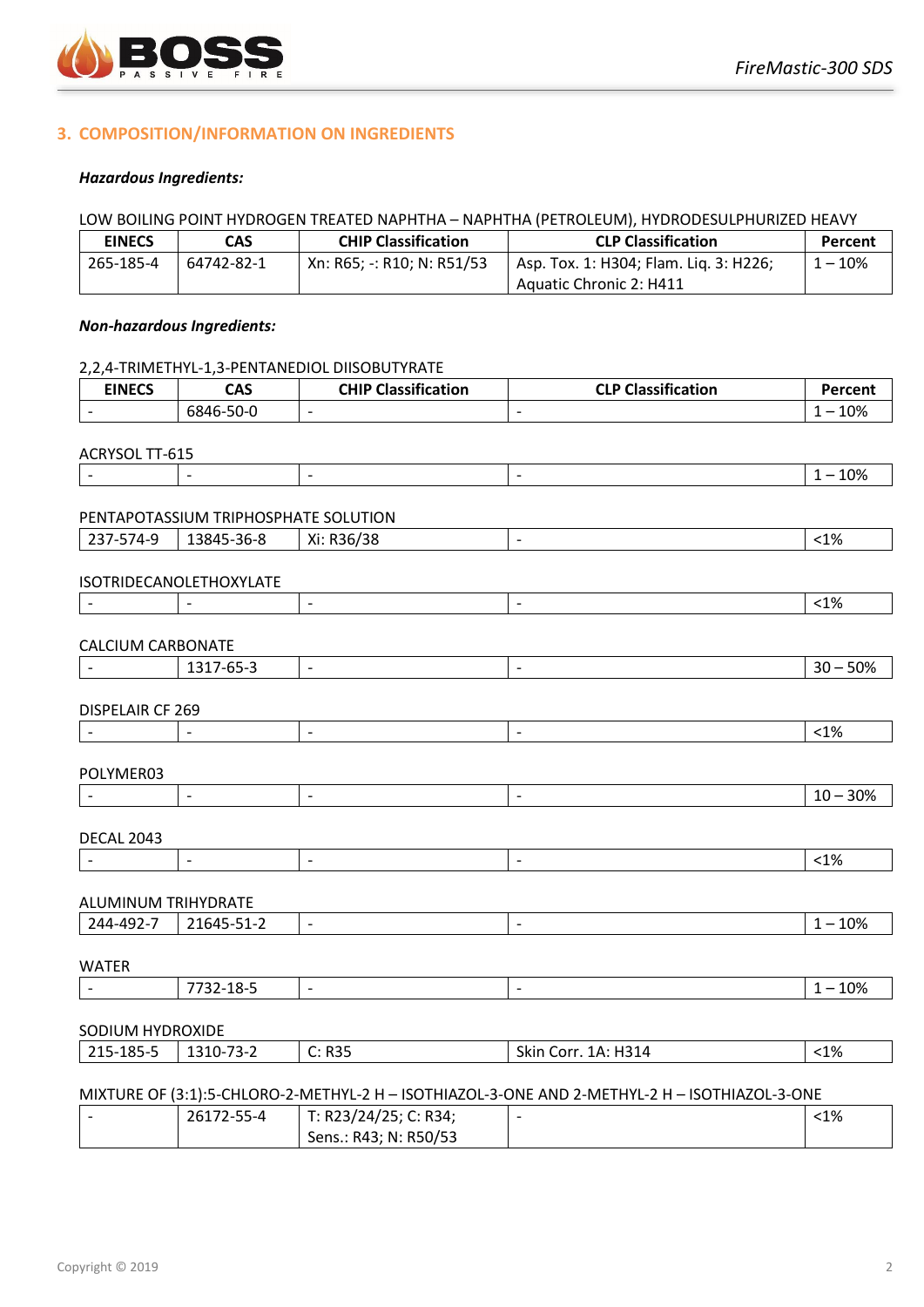

#### **4. FIRST AID MEASURES (SYMPTOMS)**

| <b>Skin Contact</b> | May be mild irritation at the site of contact                            |  |
|---------------------|--------------------------------------------------------------------------|--|
| <b>Eye Contact</b>  | May be irritation and redness                                            |  |
| Ingestion           | May be irritation of the throat                                          |  |
| Inhalation          | May be irritation of the throat with a feeling of tightness in the chest |  |

### **5. FIRST AID MEASURES (ACTION)**

| <b>Skin Contact</b> | Wash immediately with soap/cleanser and water, if symptoms persist obtain<br>medical advice |
|---------------------|---------------------------------------------------------------------------------------------|
| <b>Eye Contact</b>  | Bathe the eye with running water for 15 minutes. Seek medical attention                     |
| Ingestion           | Wash out mouth with water                                                                   |
| <b>Inhalation</b>   | Consult a doctor                                                                            |

# **6. FIRE FIGHTING MEASURES**

| <b>Extinguishing Media</b>        | Suitable extinguishing media for the surrounding fire should be used                                       |
|-----------------------------------|------------------------------------------------------------------------------------------------------------|
| <b>Exposure Hazards</b>           | In combustion emits toxic fumes                                                                            |
| <b>Advice for Fire - Fighters</b> | Wear self-contained breathing apparatus. Wear protective clothing to prevent<br>contact with skin and eyes |

#### **7. ACCIDENTAL RELEASE MEASURES**

| <b>Personal Precautions</b>      | Refer to section 9 of SDS for personal protection details                                            |
|----------------------------------|------------------------------------------------------------------------------------------------------|
| <b>Environmental Precautions</b> | Do not discharge into drains or rivers<br>Dispose of in accordance with local authority requirements |
| <b>Clean-up Procedures</b>       | Wash the spillage site with large amounts of water                                                   |

#### **8. HANDLING & STORAGE**

| <b>Handling Requirements</b> | Avoid the formation or spread of dust in the air |
|------------------------------|--------------------------------------------------|
| <b>Storage Conditions</b>    | Store in cool, well ventilated area              |
| Specific End Use(s)          | No data available                                |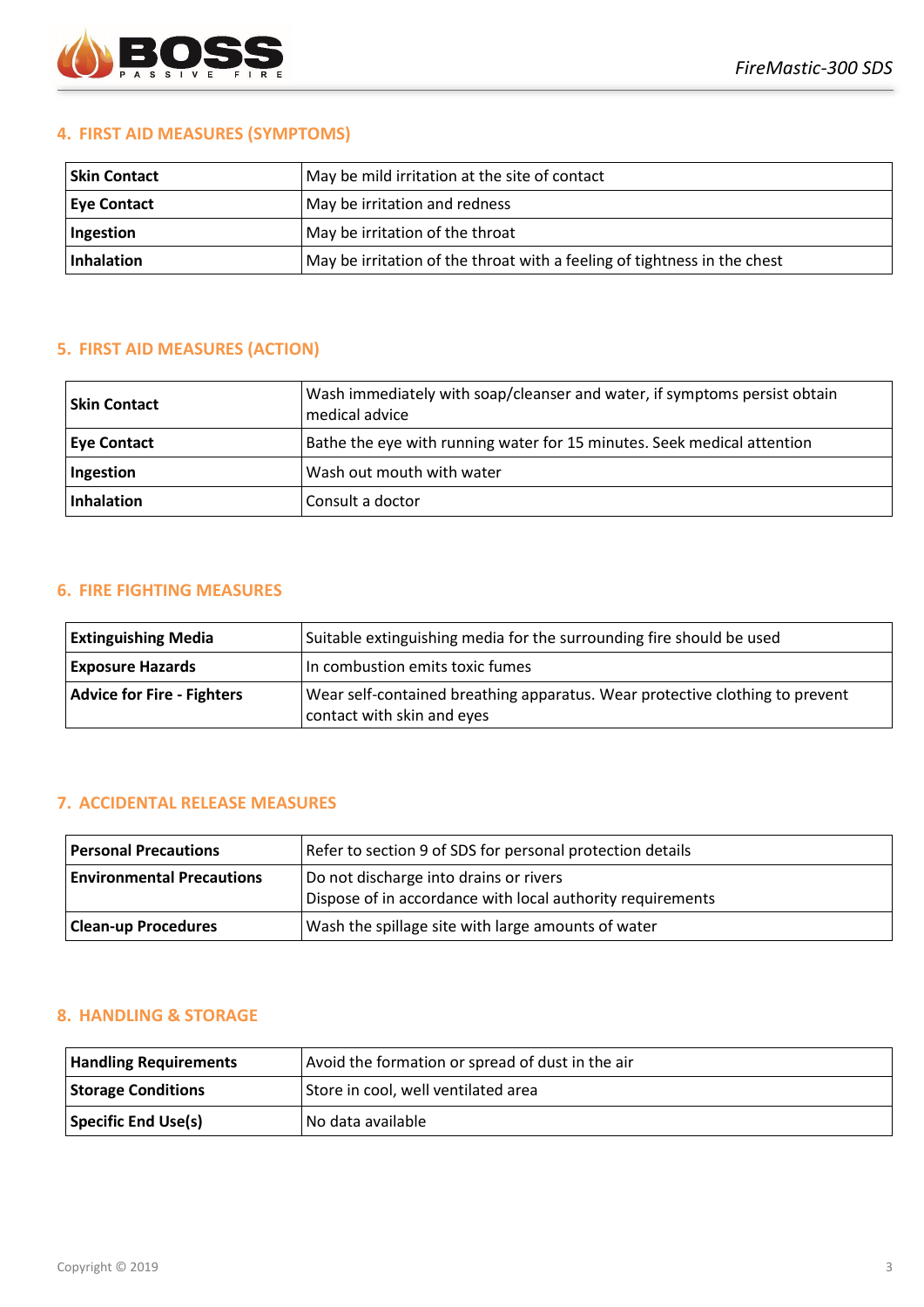

#### **9. EXPOSURE CONTROLS & PERSONAL PROTECTION**

| <b>Workplace Exposure Limits</b> | No data available                                  |
|----------------------------------|----------------------------------------------------|
| <b>DNEL / PNEC</b>               | No data available                                  |
| <b>Respiratory Protection</b>    | Respiratory protective device with particle filter |
| <b>Hand Protection</b>           | Protective gloves                                  |
| <b>Eye Protection</b>            | Safety glasses. Ensure eye bath is to hand         |
| <b>Skin Protection</b>           | Protective clothing                                |

#### **10. PHYSICAL & CHEMICAL PROPERTIES**

| <b>State</b>            | Paste                    |
|-------------------------|--------------------------|
| <b>Colour</b>           | Various                  |
| Odour                   | Barely perceptible odour |
| <b>Relative Density</b> | 1.55                     |
| pH                      | Approx. 7                |

#### **11. STABILITY & REACTIVITY**

| Reactivity                 | Stable under recommended transport or storage conditions                                                                                                       |
|----------------------------|----------------------------------------------------------------------------------------------------------------------------------------------------------------|
| <b>Chemical Stability</b>  | Stable under normal conditions                                                                                                                                 |
| <b>Hazardous Reactions</b> | Hazardous reactions will not occur under normal transport or storage conditions<br>Decomposition may occur on exposure to conditions or materials listed below |
| <b>Conditions to avoid</b> | Heat                                                                                                                                                           |
| <b>Materials to avoid</b>  | Strong oxidizing agents. Strong acids                                                                                                                          |
| Haz. Decomp. Products      | In combustion emits toxic fumes                                                                                                                                |

## **12. TOXICOLOGICAL INFORMATION**

| <b>Toxicity Values</b>    | No data available                                              |
|---------------------------|----------------------------------------------------------------|
| <b>Routes of Exposure</b> | Refer to Section 4 of MSDS for symptoms and routes of exposure |

#### **13. ECOLOGICAL INFORMATION**

| <b>Ecotoxicity Values</b>            | No data available                                 |  |
|--------------------------------------|---------------------------------------------------|--|
| <b>Persistence and Degradability</b> | Biodegradable                                     |  |
| <b>Bioaccumulative Potential</b>     | No bioaccumulation potential                      |  |
| <b>PBT</b> Identification            | This product is not identified as a PBT substance |  |
| <b>Other Adverse Effects</b>         | Negligible ecotoxicity                            |  |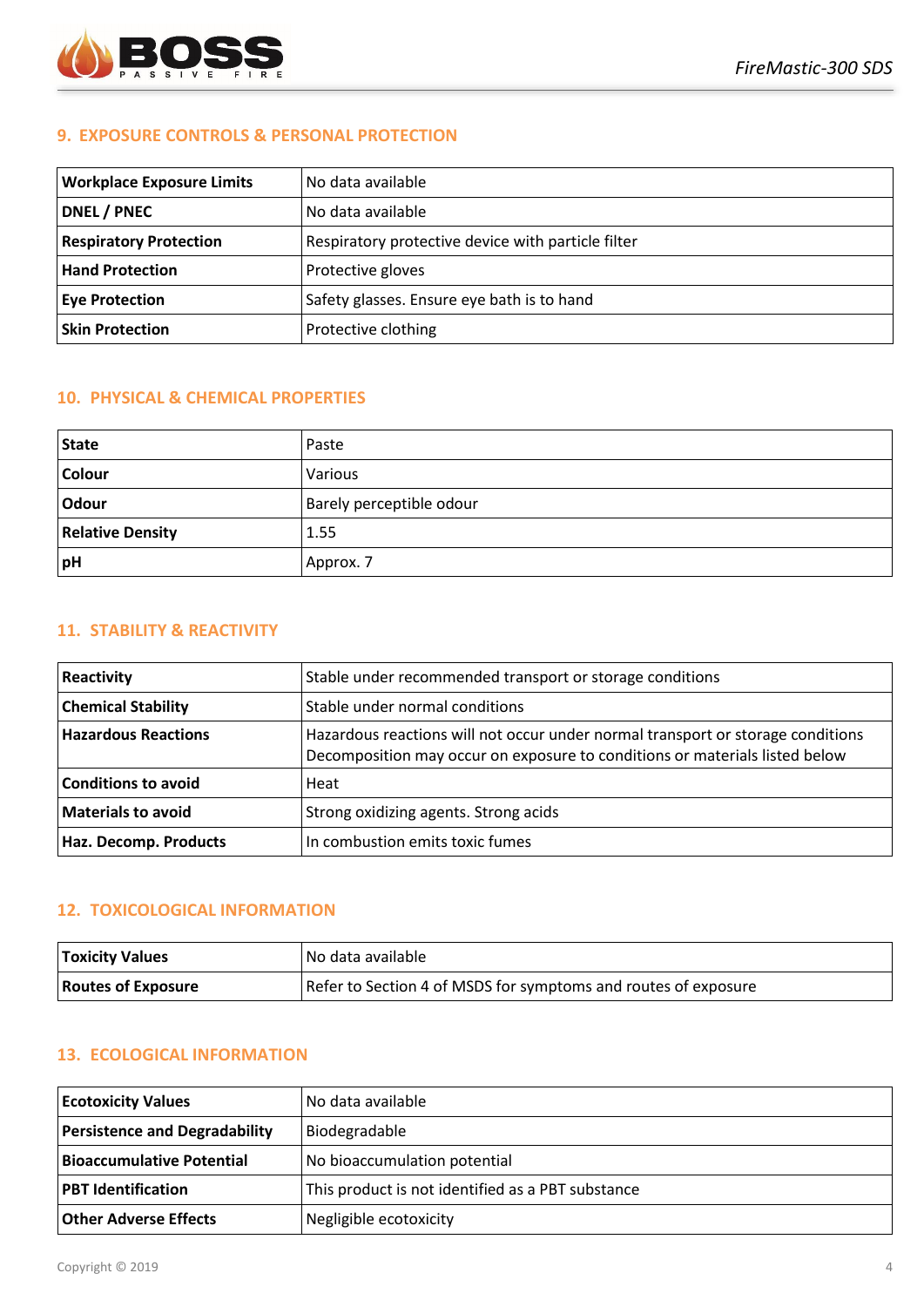

#### **14. DISPOSAL CONSIDERATIONS**

| <b>Waste Treatments Methods</b> | The user's attention is drawn to the possible existence of regional or national |  |  |  |  |  |
|---------------------------------|---------------------------------------------------------------------------------|--|--|--|--|--|
|                                 | regulations regarding disposal                                                  |  |  |  |  |  |

#### **15. TRANSPORT INFORMATION**

| This product does not require a classification for transport<br><b>Transport Class</b> |
|----------------------------------------------------------------------------------------|
|----------------------------------------------------------------------------------------|

#### **16. VOC TEST RESULTS**

| <b>Test Date</b> | Test Lab     | Test Method          | <b>Acceptable Limit</b> | <b>FireMastic-300 Result</b> |  |  |
|------------------|--------------|----------------------|-------------------------|------------------------------|--|--|
| June 2016        | <b>FORAY</b> | SCAQMD Method 304-91 | 250g/L                  | 102g/L                       |  |  |
|                  | Laboratories | <b>Rule 1168</b>     |                         |                              |  |  |

## **17. OTHER INFORMATION**

| <b>Other Information</b>  | This safety data sheet is prepared in accordance with Commission Regulation (EU)<br>No 453/2010.                                                                                                                                                      |
|---------------------------|-------------------------------------------------------------------------------------------------------------------------------------------------------------------------------------------------------------------------------------------------------|
|                           | *indicates text in the SDS which has changed since last revision                                                                                                                                                                                      |
| Phrases used in s.2 and 3 | H226: Flammable liquid and vapour                                                                                                                                                                                                                     |
|                           | H304: May be fatal if swallowed and enters airways                                                                                                                                                                                                    |
|                           | H314: Causes sever skin burns and eye damage                                                                                                                                                                                                          |
|                           | H411: Toxic to aquatic life with long lasting effects                                                                                                                                                                                                 |
|                           | R <sub>10</sub> : Flammable                                                                                                                                                                                                                           |
|                           | R23/24/25: Toxic by inhalation, in contact with skin and if swallowed                                                                                                                                                                                 |
|                           | R34: Causes burns                                                                                                                                                                                                                                     |
|                           | R35: Causes severe burns                                                                                                                                                                                                                              |
|                           | R36/38: Irritating to eyes and skin                                                                                                                                                                                                                   |
|                           | R43: May cause sensitisation by skin contact                                                                                                                                                                                                          |
|                           | R50/53: Very toxic to aquatic organisms, may cause long-term adverse effects in the<br>aquatic environment                                                                                                                                            |
|                           | R51/53: Toxic to aquatic organisms, may cause long-term adverse effects in the<br>aquatic environment                                                                                                                                                 |
|                           | R65: Harmful: may cause lung damage if swallowed                                                                                                                                                                                                      |
| <b>Legal Disclaimer</b>   | The above information is believed to be correct but does not purport to be all<br>inclusive and shall be used only as a guide. This company shall not be held liable for<br>any damage resulting from handling or from contact with the above product |